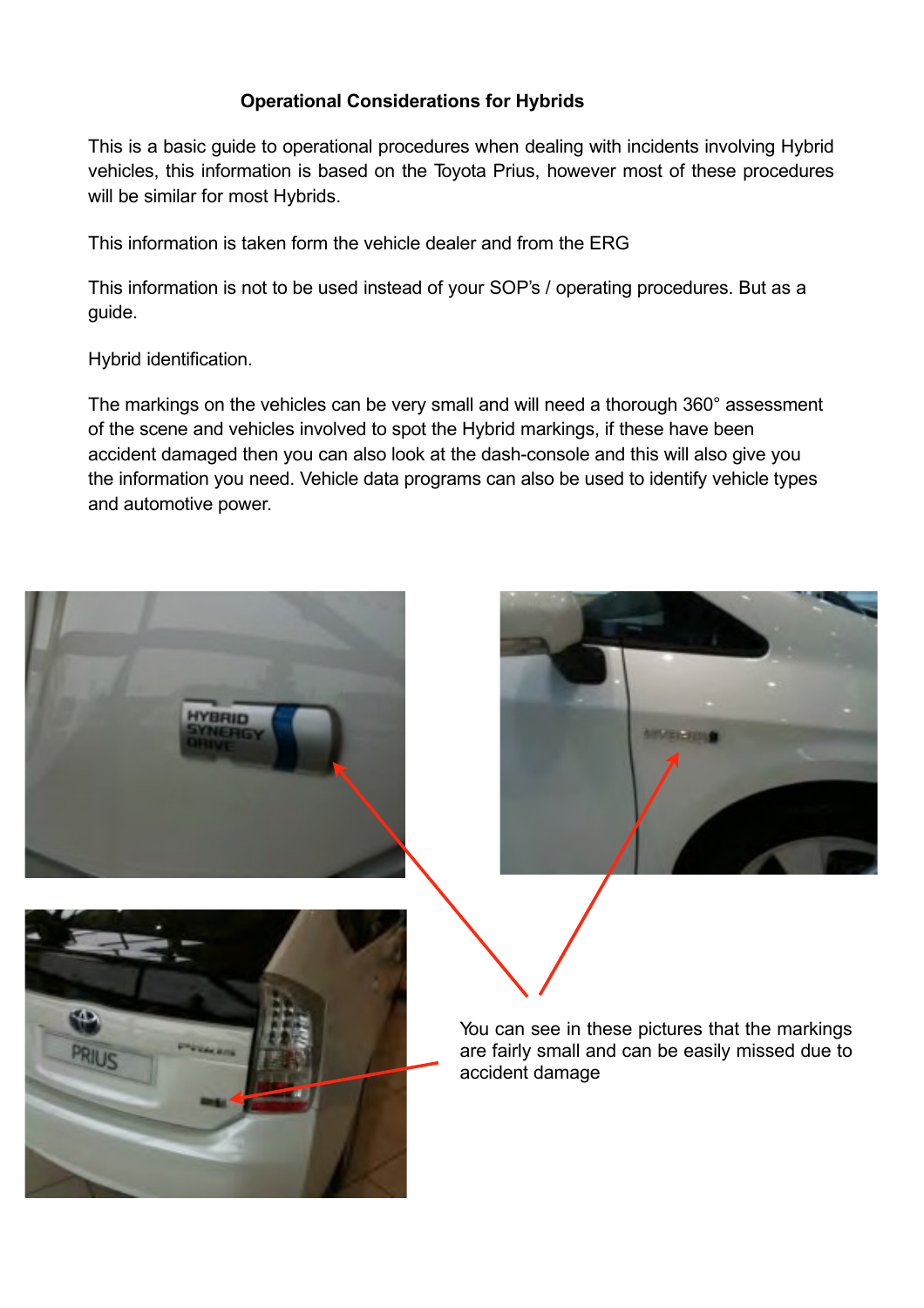If these markings are not present or there is doubt as to the automotive power, have a look at the dash-console, this will give you the information you need. Look for a power button and readouts on the dash area.



As you can see in the photos the readouts will give you a good idea of what you are dealing with.

## **Now What?**

We have identified that this is a Hybrid vehicle, our first point of action should be to chock the wheels both sides, the reason for this is if the vehicle comes to a stop the system will go into standby mode, which means there will be no engine noise, this could lead rescuers to assume the engine if off, this is not the case. if the drivers foot is resting on the brake this will put the system into standby, if their foot is moved from the pedal by a rescuer the vehicle can instantly power up and move forward anything up to 20mph, this poses a huge hazard to personnel in the frontal area of the vehicle. CHOCK the WHEELS first.

We now have to locate the power button and press it if the dash lights are lit, this will turn of the power systems, and push the park (P) button. We also need to locate the SMART ENTRY (otherwise known as ready go, or keyless go) key, this does not have to be in an ignition slot, there may not even be an ignition slot, it has to be within 16' or 5 m of the vehicle and it powers up the systems and unlocks the doors. *Key distances will vary.*





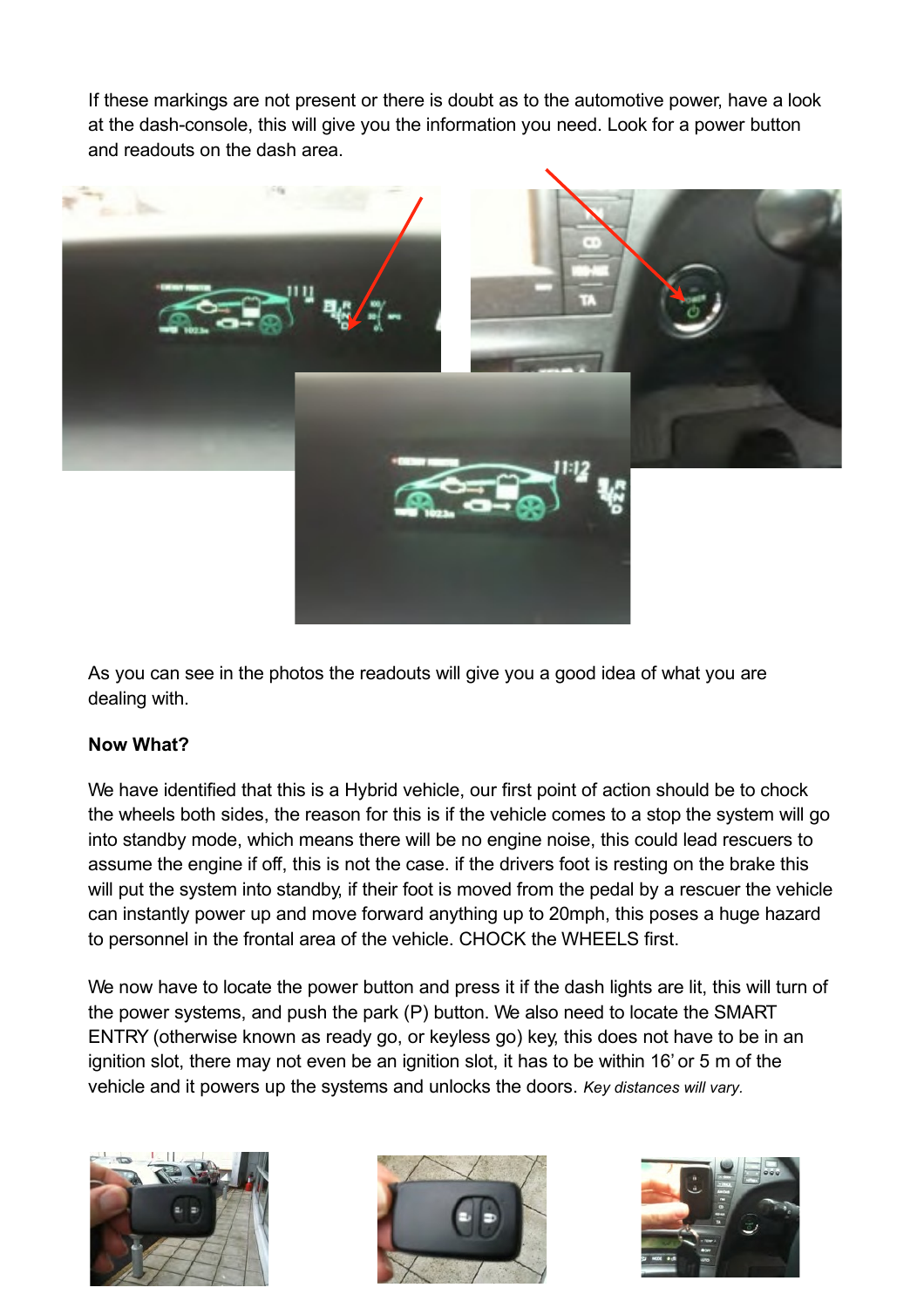You may notice that there is no visible handbrake, this is positioned next to the foot brake, it is a small pedal you just push down with your foot to operate the handbrake. Alternatively you can push the park button, however this can automatically come on depending on when the system is shut down.



Once we have shut down the vehicle with these simple actions, we need to make sure we remove the key, this can be anywhere within the vehicle, drivers pocket, glove compartment etc; this needs to be kept a minimum of 16 foot from the vehicle to avoid the systems powering up. *Key distances will vary*

Most hybrids power cables are ORANGE in color, but some will have blue cables for medium voltage Hybrids.



These cables should be avoided at all costs, they can carry anything up to 600 volts.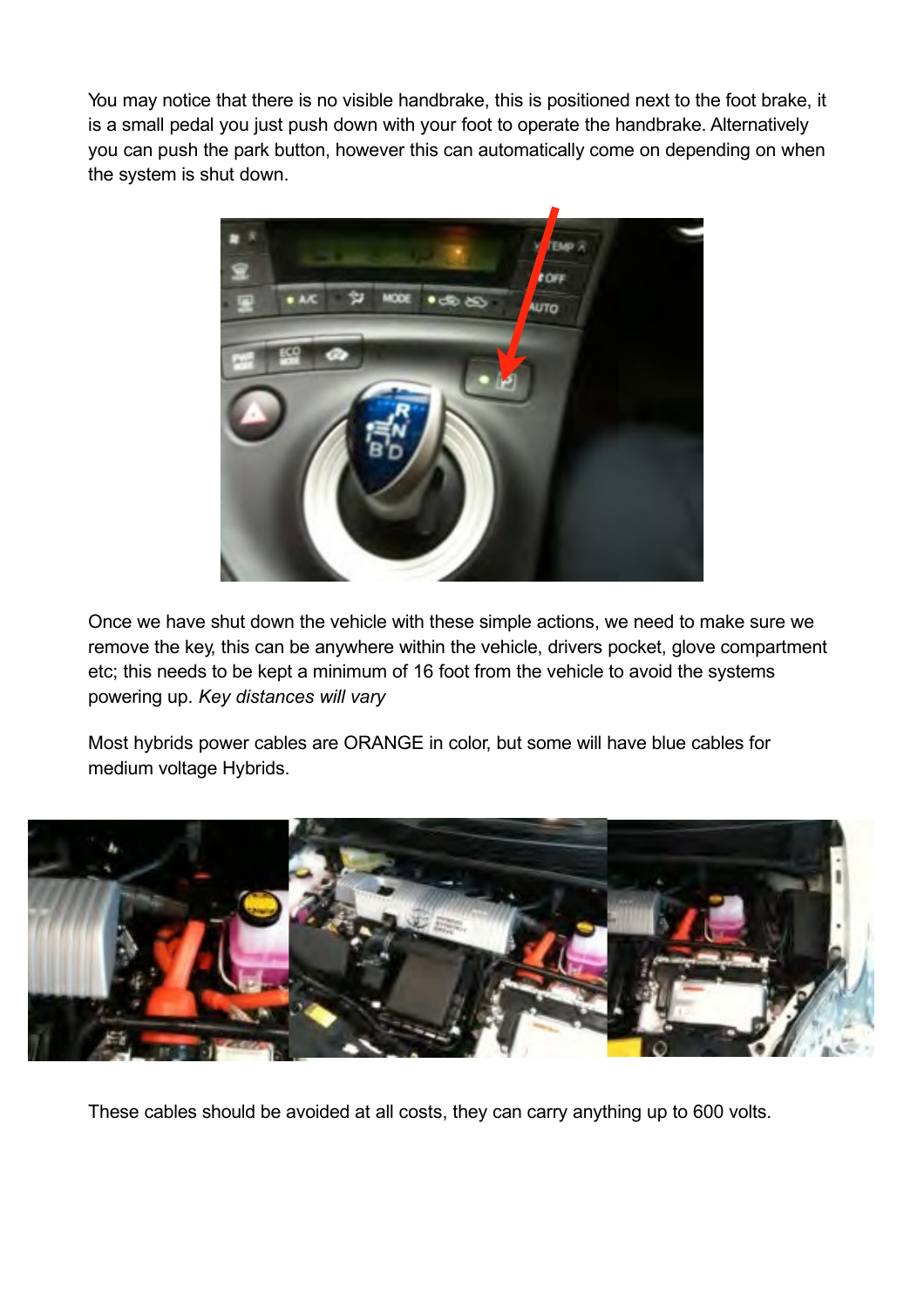These vehicles will also have a 12 volt battery located somewhere within the vehicle, in the Prius its located in the boot / trunk, this also needs to be isolated to power down the SRS systems.



The Orange cables will have a built in safety device so that in the event of a crash they should automatically shut down and self isolate to make them safe, however unless you pull the main plug for the HV battery system they may still be holding 600 volts, so if the safety systems have not activated or we haven't shut down the HV system, they may still be live, if the cables in the engine compartment are touching the bonnet/hood they may energize the whole vehicle, so do not get complacent.

These systems are designed to be very safe in a crash, but we must always remain vigilant.